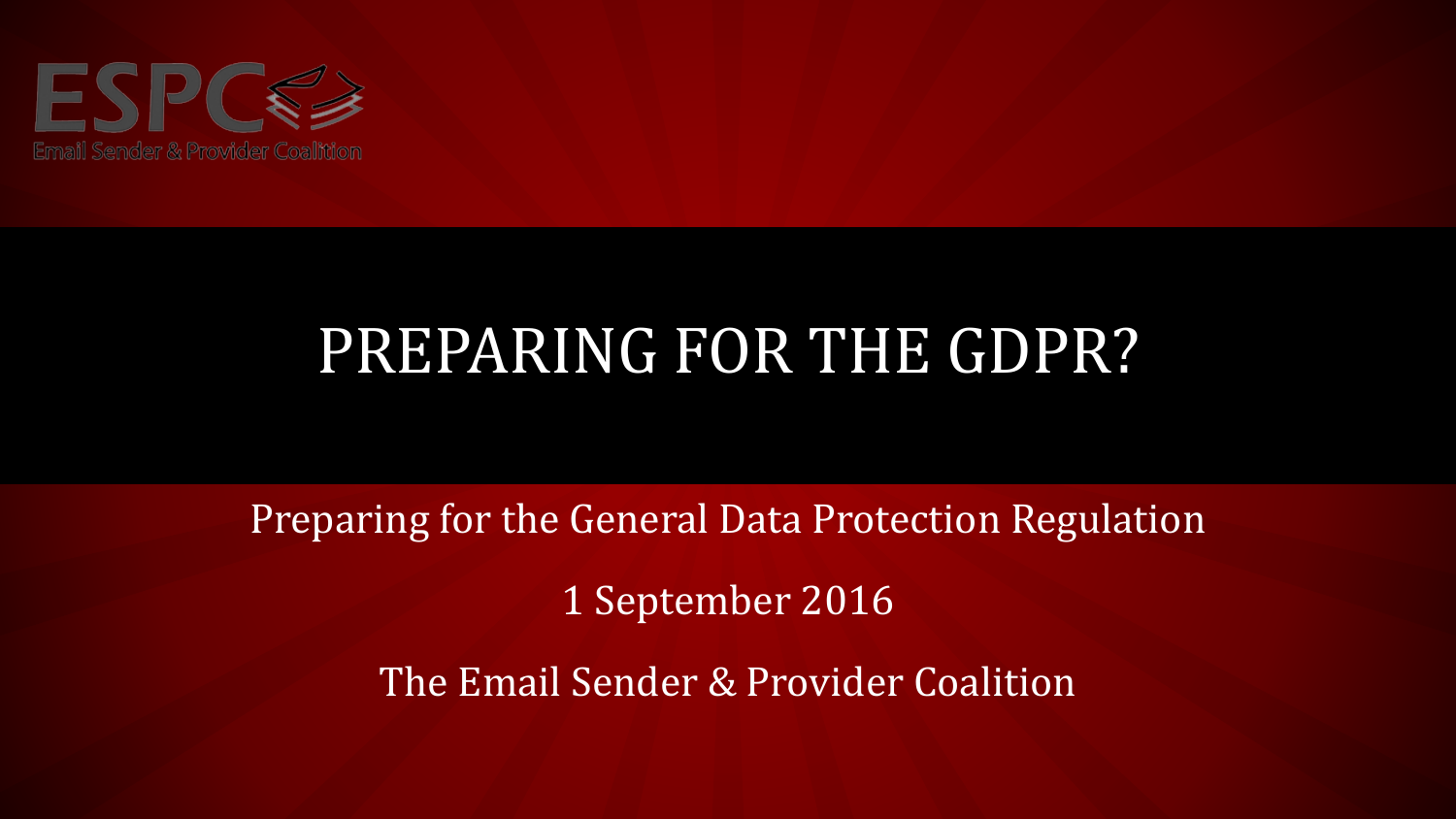# ABOUT THE GDPR

- First proposed in January 2012
- Formally approved in April 2016
- Comes in to force on 25 May 2018
- Will supersede national laws
- Is meant to unify data protection and ease flow of personal data
- All organizations processing PII of EU residents must comply
- Significant penalties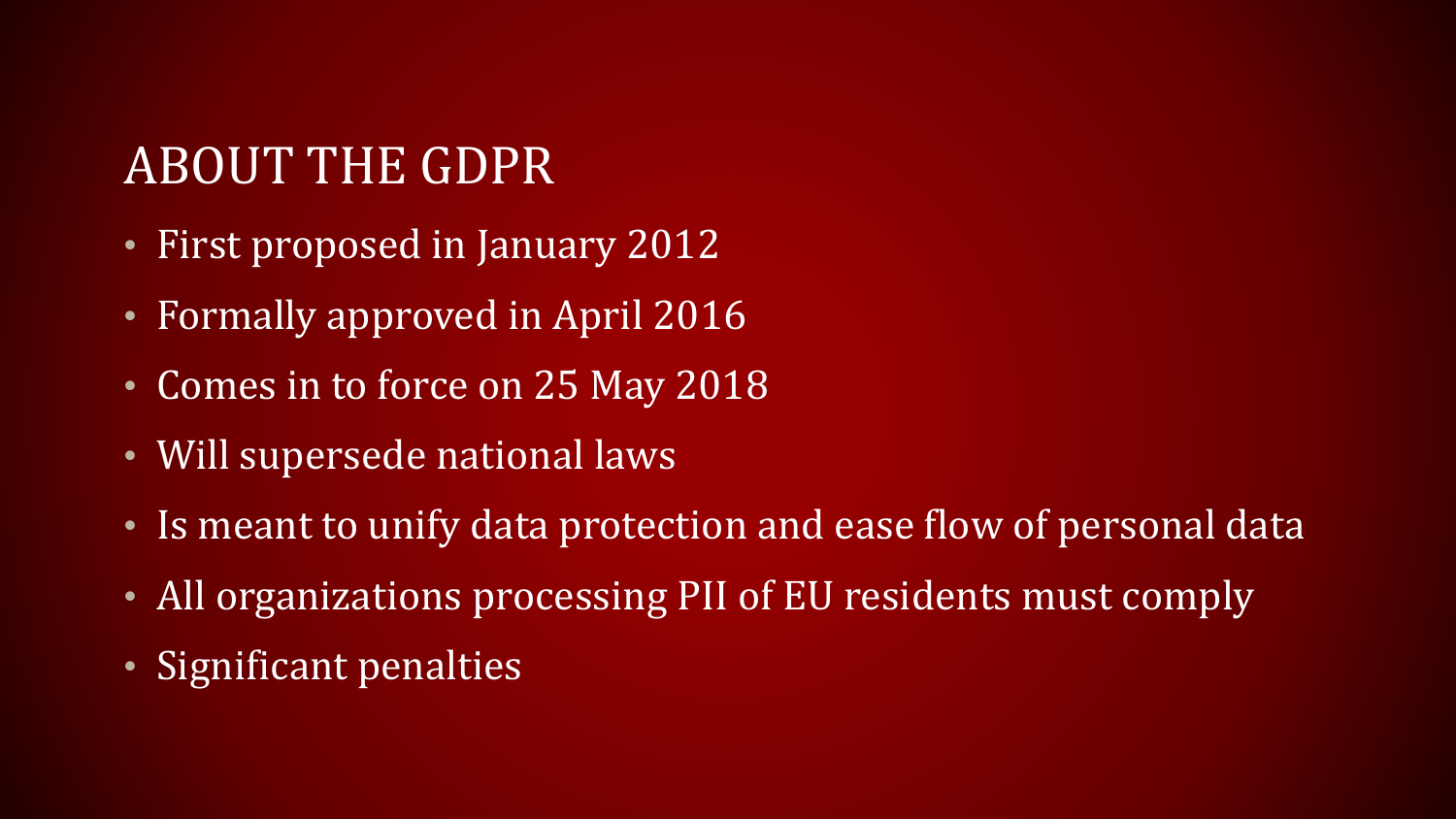### ABOUT THE GDPR

#### The final text of the GDPR can be found here:

# **http://jko.io/thegdpr**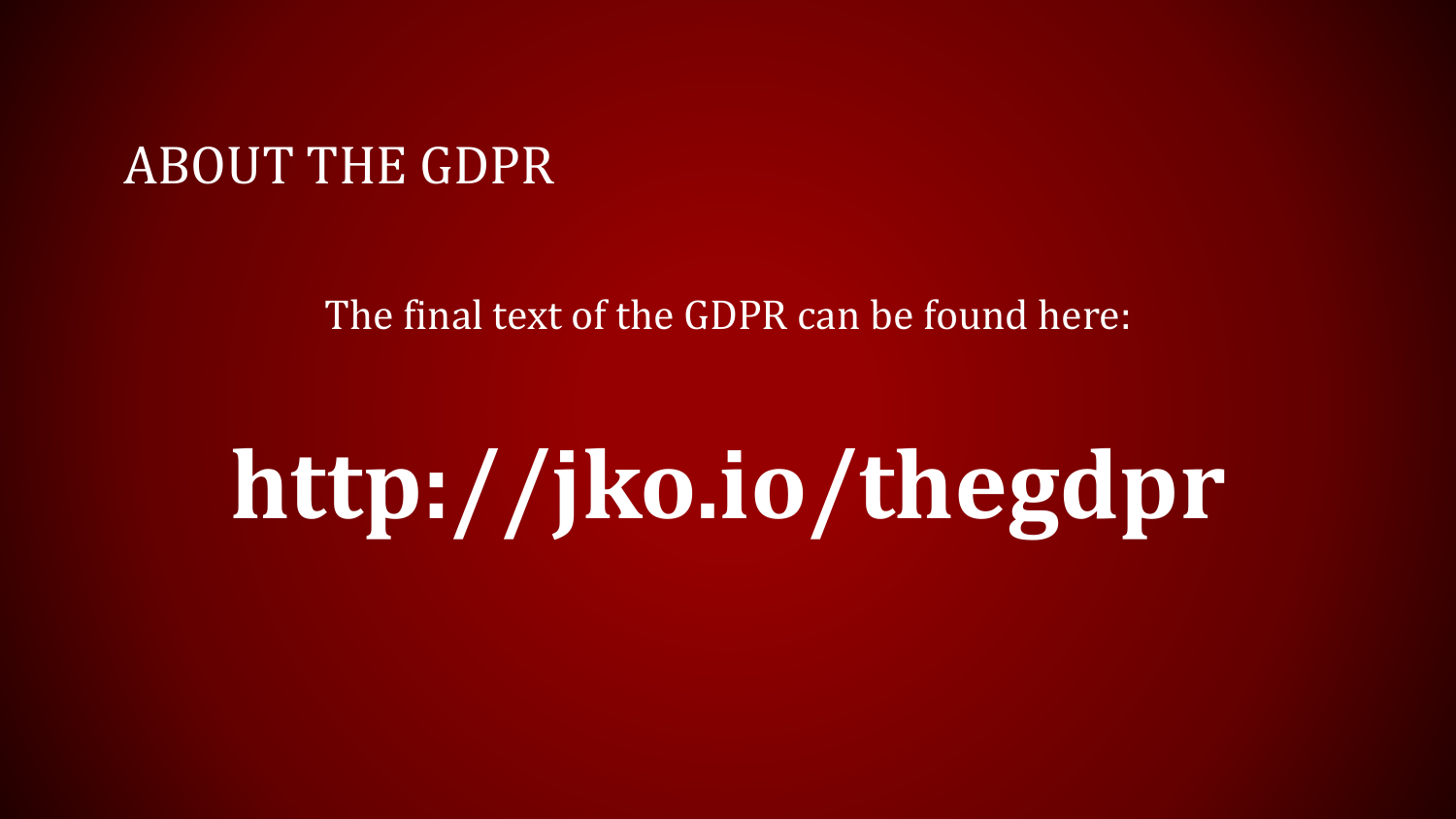# KEYS TO PREPARING FOR THE GDPR

- Start planning your approach to GDPR compliance NOW
- Secure buy-in from key people (senior execs and board members)
- Evaluate the differences between the current law and the GDPR concentrate where you have gaps
- The GDPR places greater emphasis on the documentation that data controllers must keep to demonstrate **accountability**
- Certain parts of the GDPR have more of an operational impact on some organizations than on others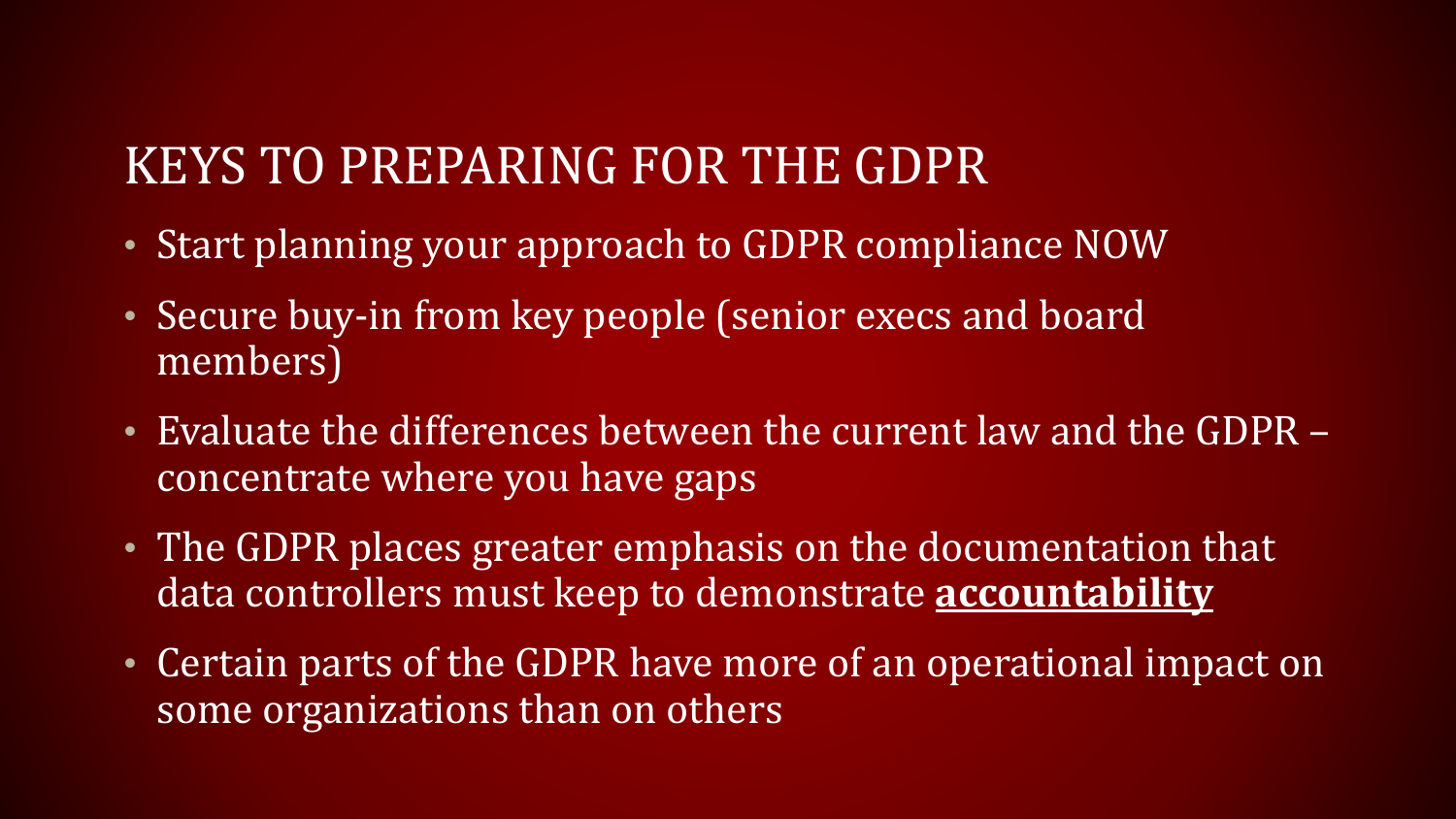# 12 THINGS TO TAKE A LOOK AT NOW

- Awareness
- Information You Hold
- Communicating Privacy Information
- Individuals' Rights
- Subject Access Requests
- Legal Basis
- Consent
- Children
- Data Breaches
- Data Protection by Design & Data Protection Impact Assessments
- Data Protection Officers
- International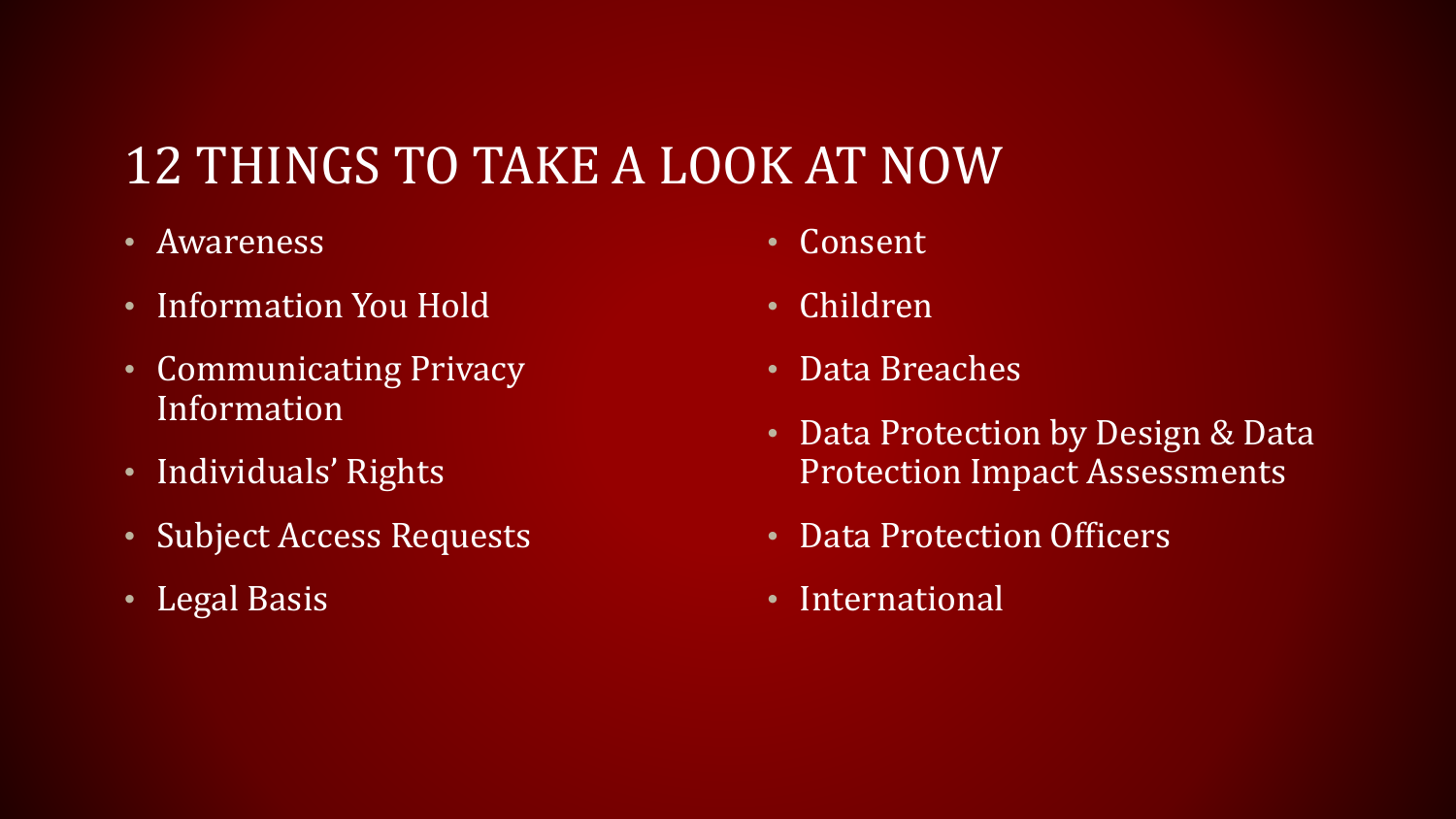### AWARENESS

- Key Individuals (C-suite and board memebers)
- Appreciation of the impact
- Do you have a risk register / risk committee?
- Know what resource commitments may be required
- Use this two year lead period to raise awareness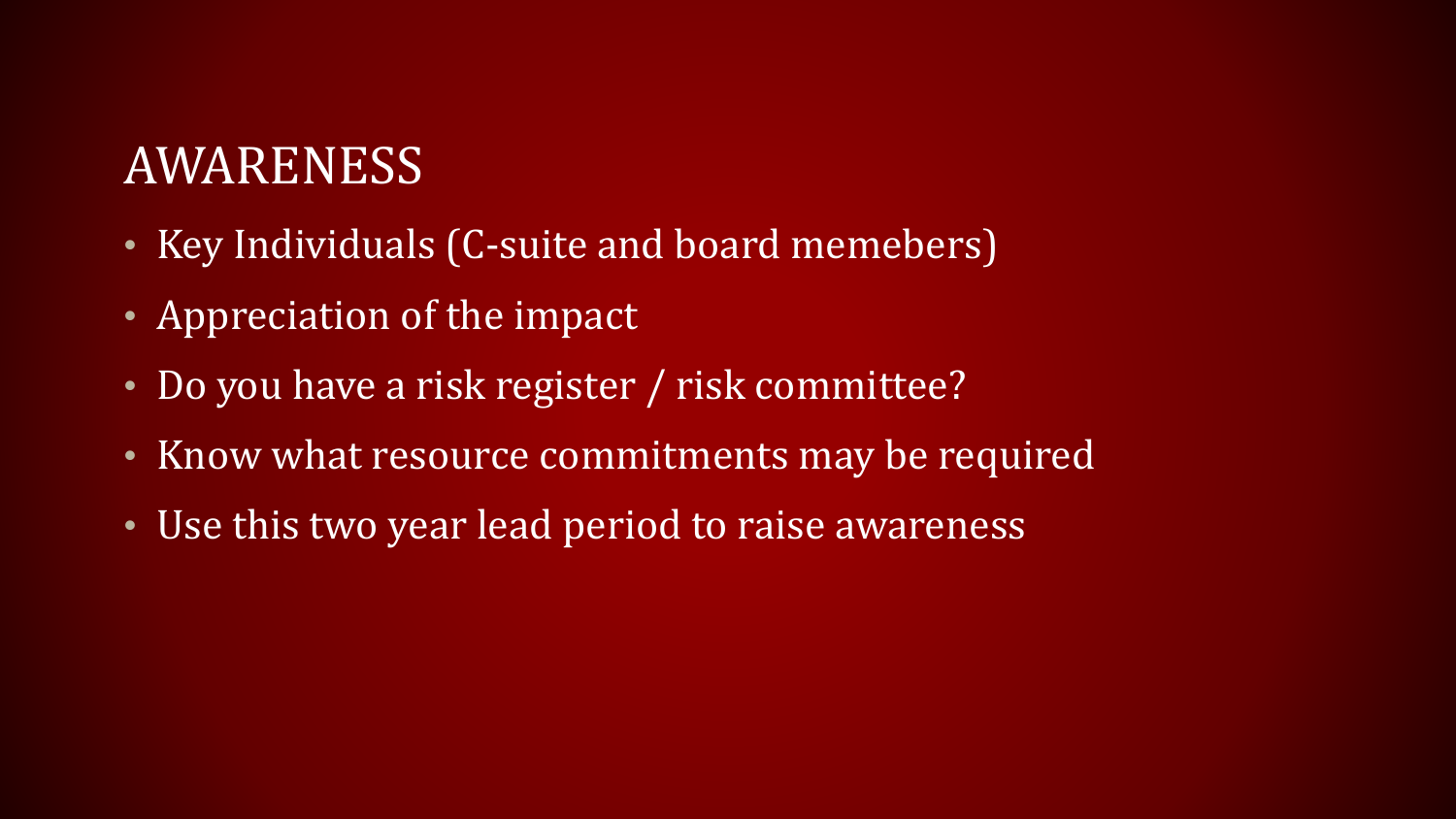### INFORMATION YOU HOLD

Conduct a full data audit across the entire organization:

- Document what data you have (and where you got it from)
- Document who you are sharing data with

*Knowing what data you have, where it came from and who you are sharing it with will help you comply with the GDPR's accountability principle.*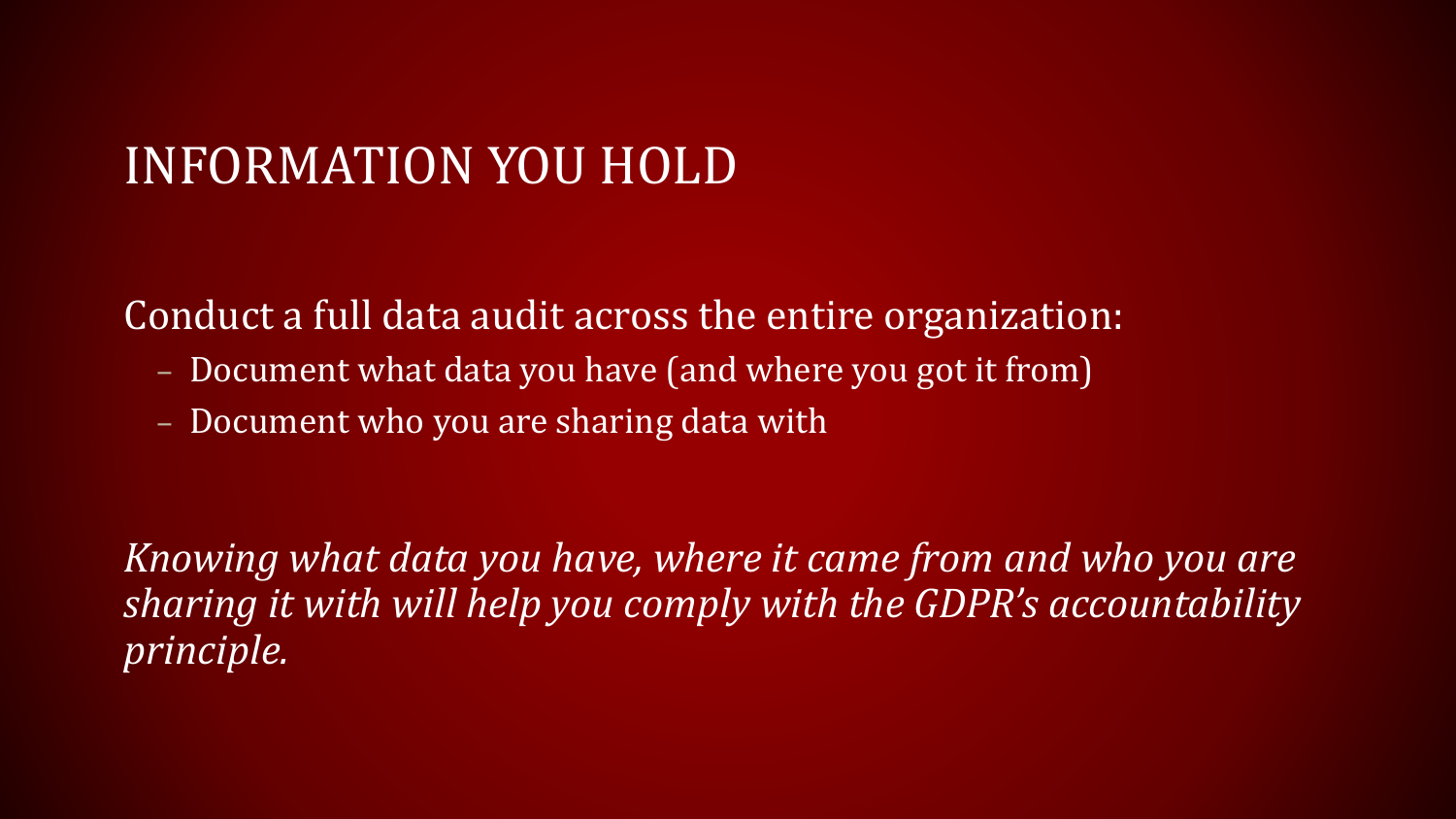# COMMUNICATING PRIVACY INFORMATION

- Review your current privacy policy / privacy statement
- Privacy notices server to let individuals know who you are and how you intend to use their data

#### You need to explain:

- Your legal basis for processing data
- Retention periods
- That individuals can complain to a DPA if there is a problem

This all has to be done in concise, easy to understand and clear language!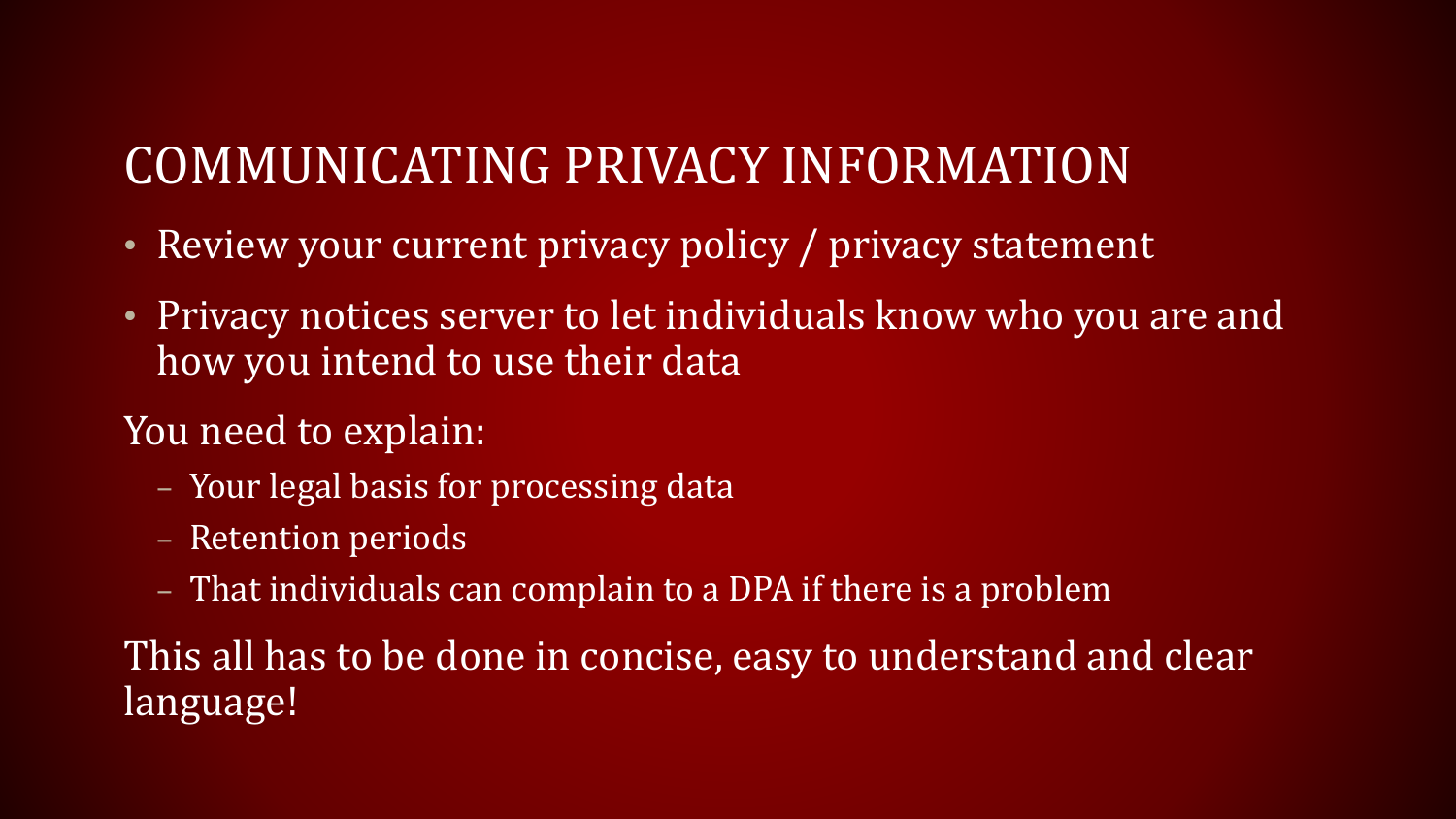# INDIVIDUALS' RIGHTS

#### Rights for Individuals:

- Subject access
- To have inaccuracies corrected
- To have information erased
- To prevent direct marketing
- To prevent automated decision-making and profiling
- Data portability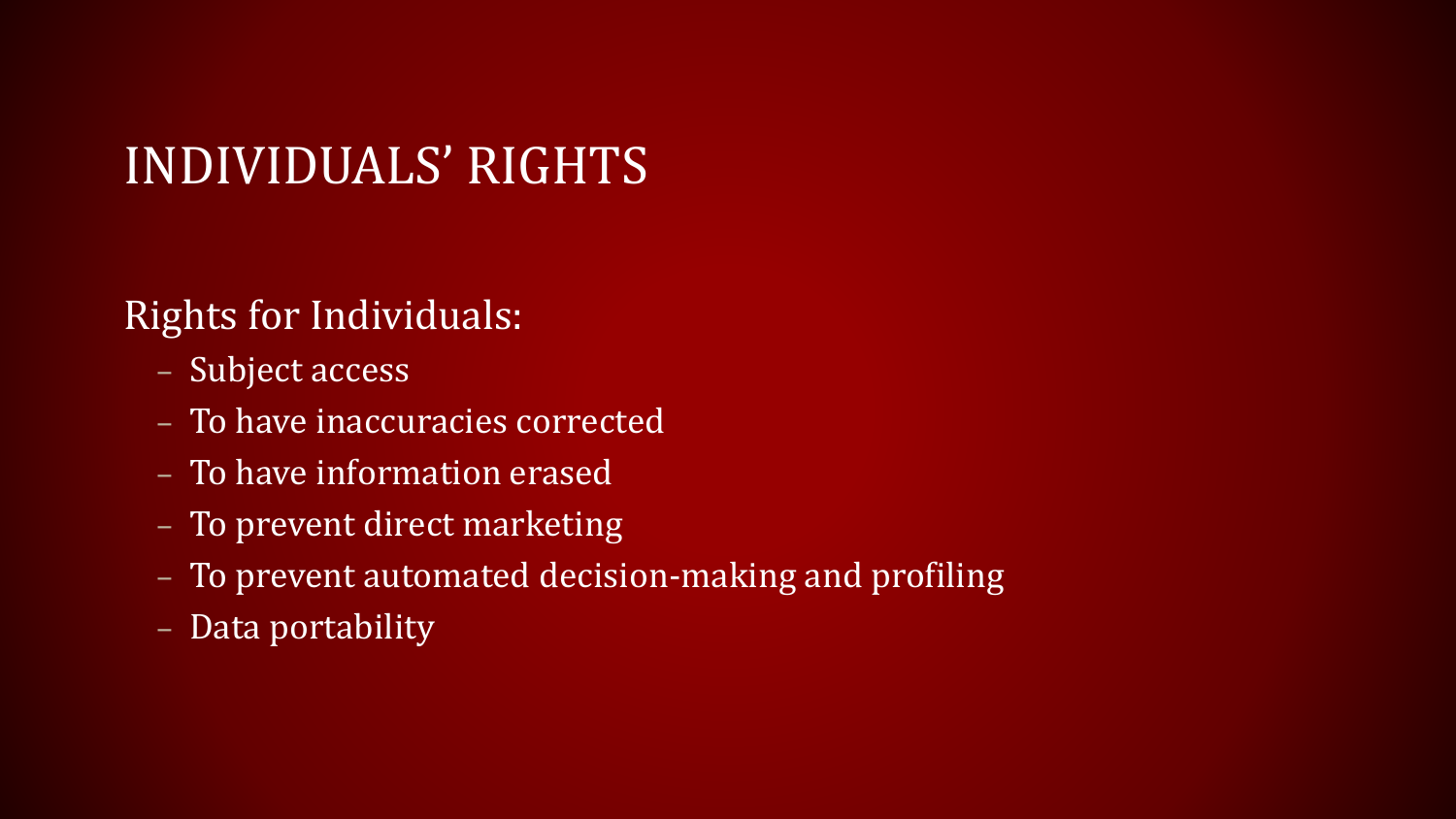# SUBJECT ACCESS REQUESTS

- The rules for these requests will change under the GDPR
- No charge in most cases
- You would only have 30 days to comply
- You also need to have policies/procedures for refusing requests
- Retention policies and correction policies have to be given

*Consider conducting a cost/benefit analysis of providing online access.*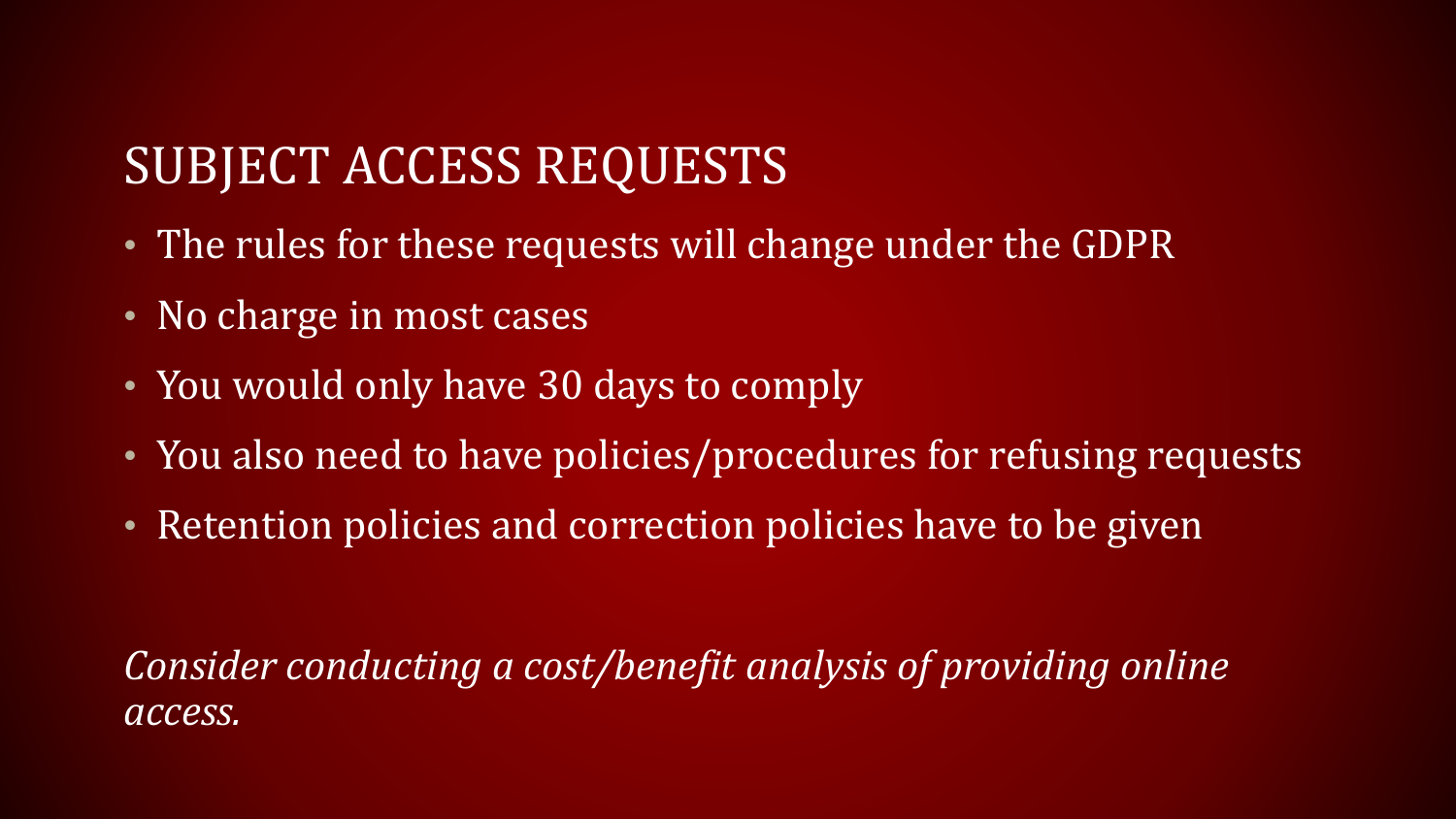### LEGAL BASIS FOR PROCESSING PERSONAL DATA

- Review & document your legal basis for processing
- Legal basis must be explained in your privacy notice
- Legal basis must be explained in access requests

*Document this as it helps to comply with the GDPR's accountability requirements.*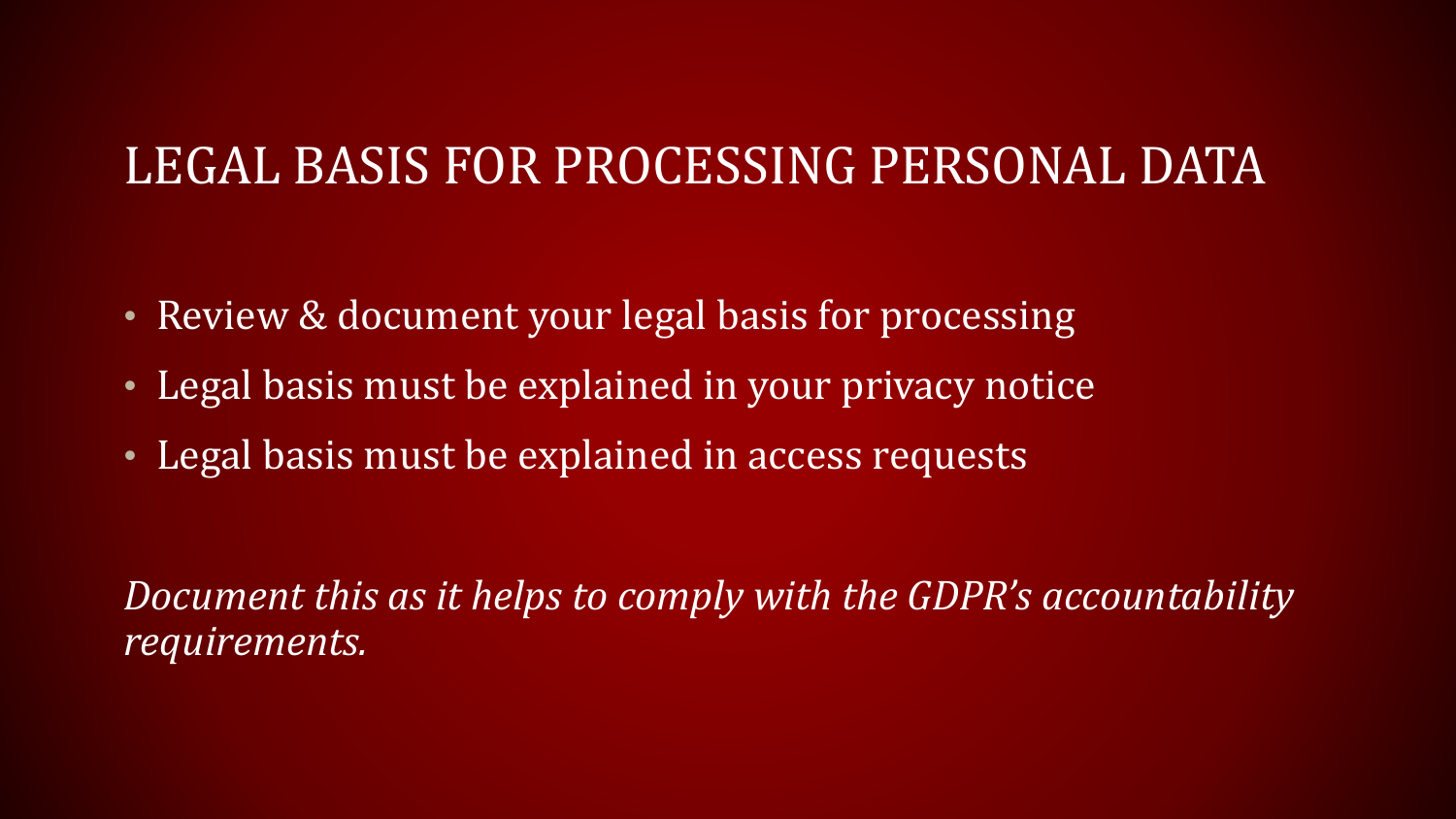# CONSENT

- GDPR references both consent and explicit consent with no clear difference
- Make sure your consents meet the standards required
- Consent has to be verifiable and data subjects generally have stronger rights when consent is relied on for processing
- CONTROLLERS MUST BE ABLE TO DEMONSTRATE THAT CONSENT HAS BEEN GIVEN! – Make sure you have an audit trail
- Think CASL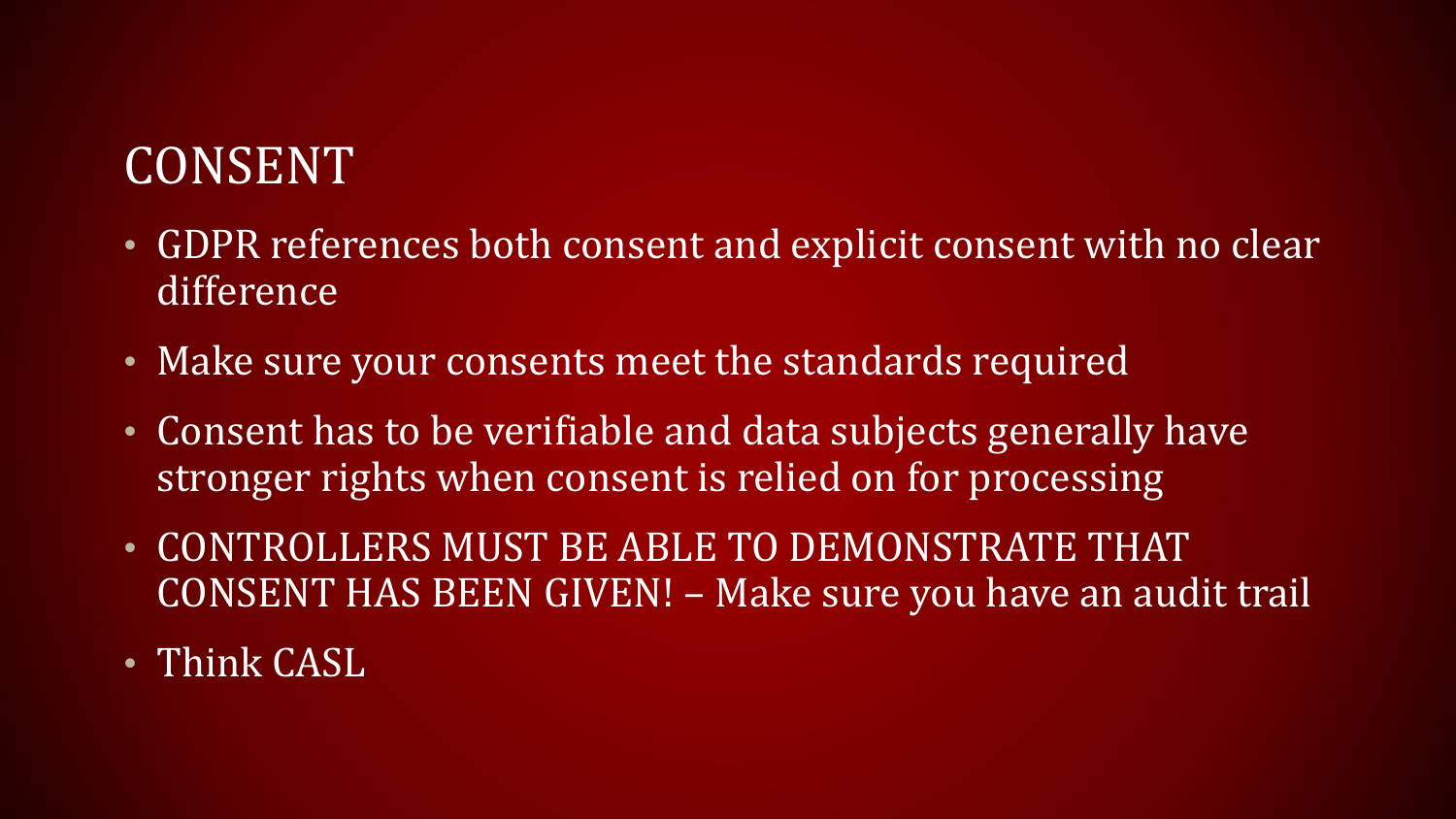# CHILDREN'S DATA

- Special protection for children's personal data
- Age verification mechanism
- Parental / guardian consent

*Remember that consent has to be verifiable and that when collecting children's data your privacy notice must be written in language that children will understand.*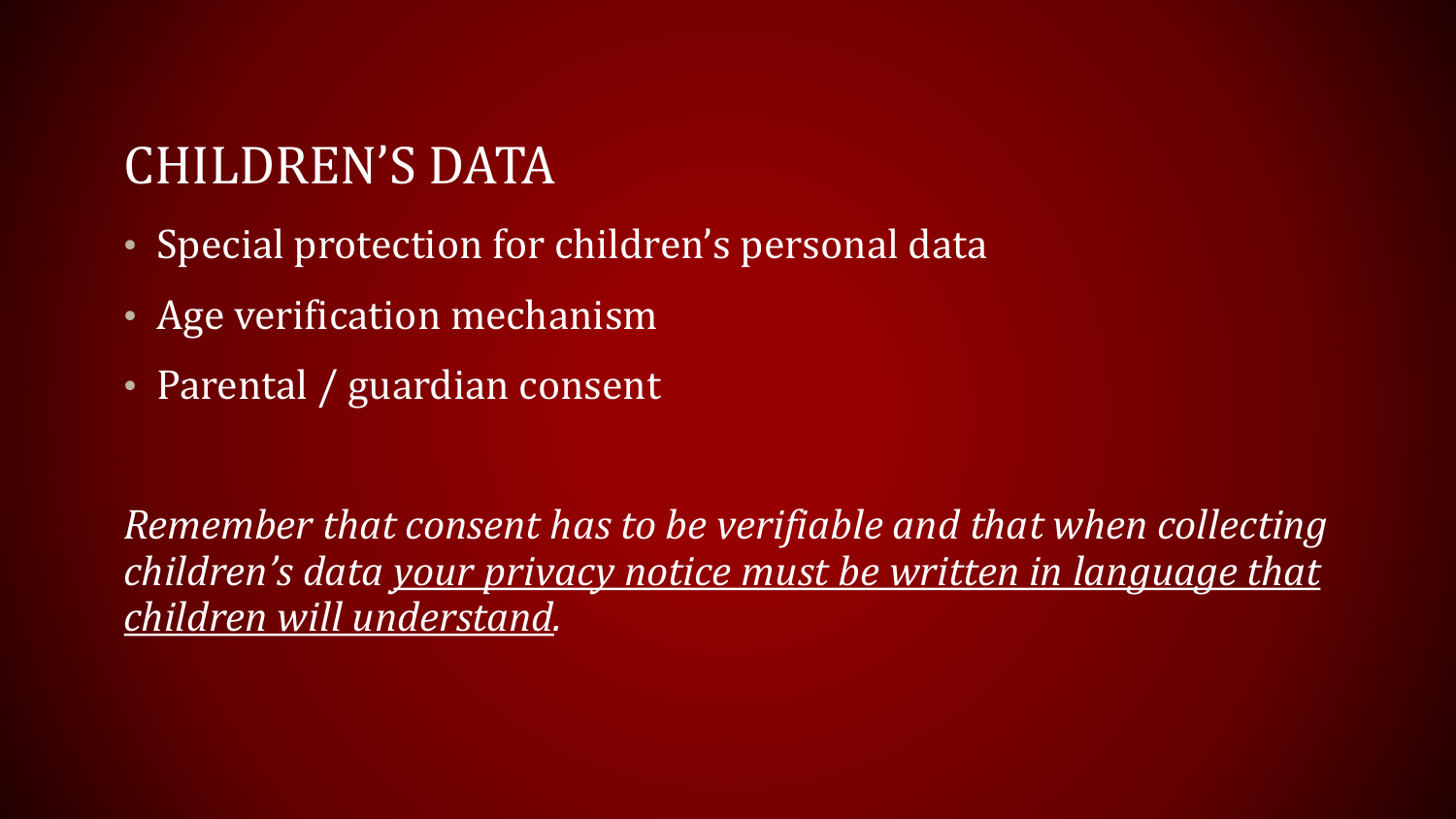### DATA BREACHES

- NEW: breach notification requirement across the board
- Procedures for response and reporting

*Note that a failure to report a breach when required to do so could result in a fine, as well as a fine for the breach itself.*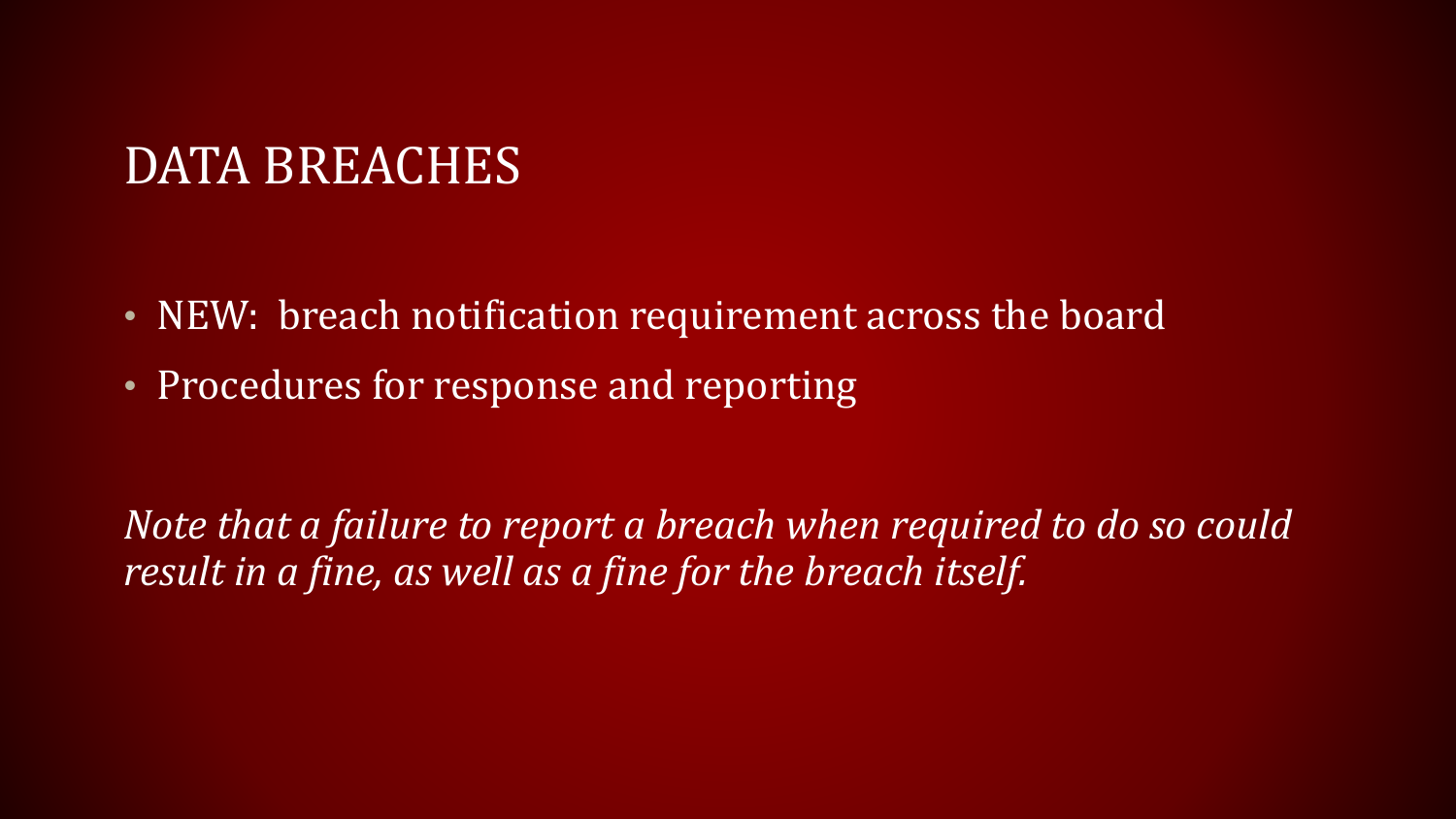### DATA PROTECTION BY DESIGN AND DATA PROTECTION IMPACT ASSESSMENTS

- Familiarize with Privacy Impact Assessments (PIA) and how to implement them in your organization
- Assess when a PIA will be necessary
- Adopt privacy by design

*Note that you do not always have to carry out a PIA – a PIA is required in high-risk situations, for example where a new technology is being deployed or where a profiling operation is likely to significantly affect individuals.*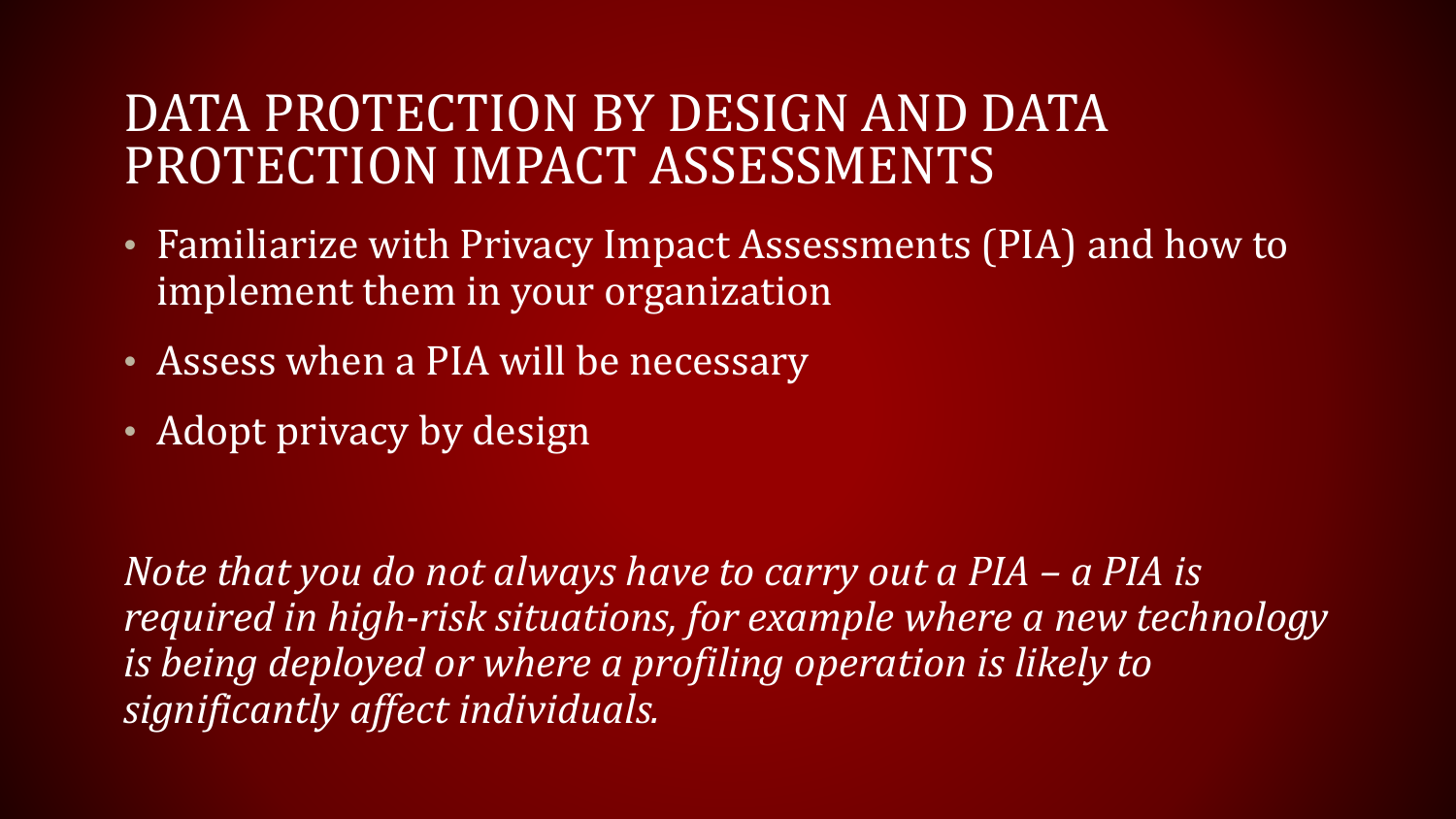### DATA PROTECTION OFFICERS (DPO)

- Only certain organizations will be required to appoint a DPO
- If you don't require a DPO appoint someone to be the lead

*A DPO must be "all about data protection" and careful consideration has to be taken when it comes to their place within an organization. The GDPR expressly prevents dismissal or penalty of the data protection officer for performance of their tasks.*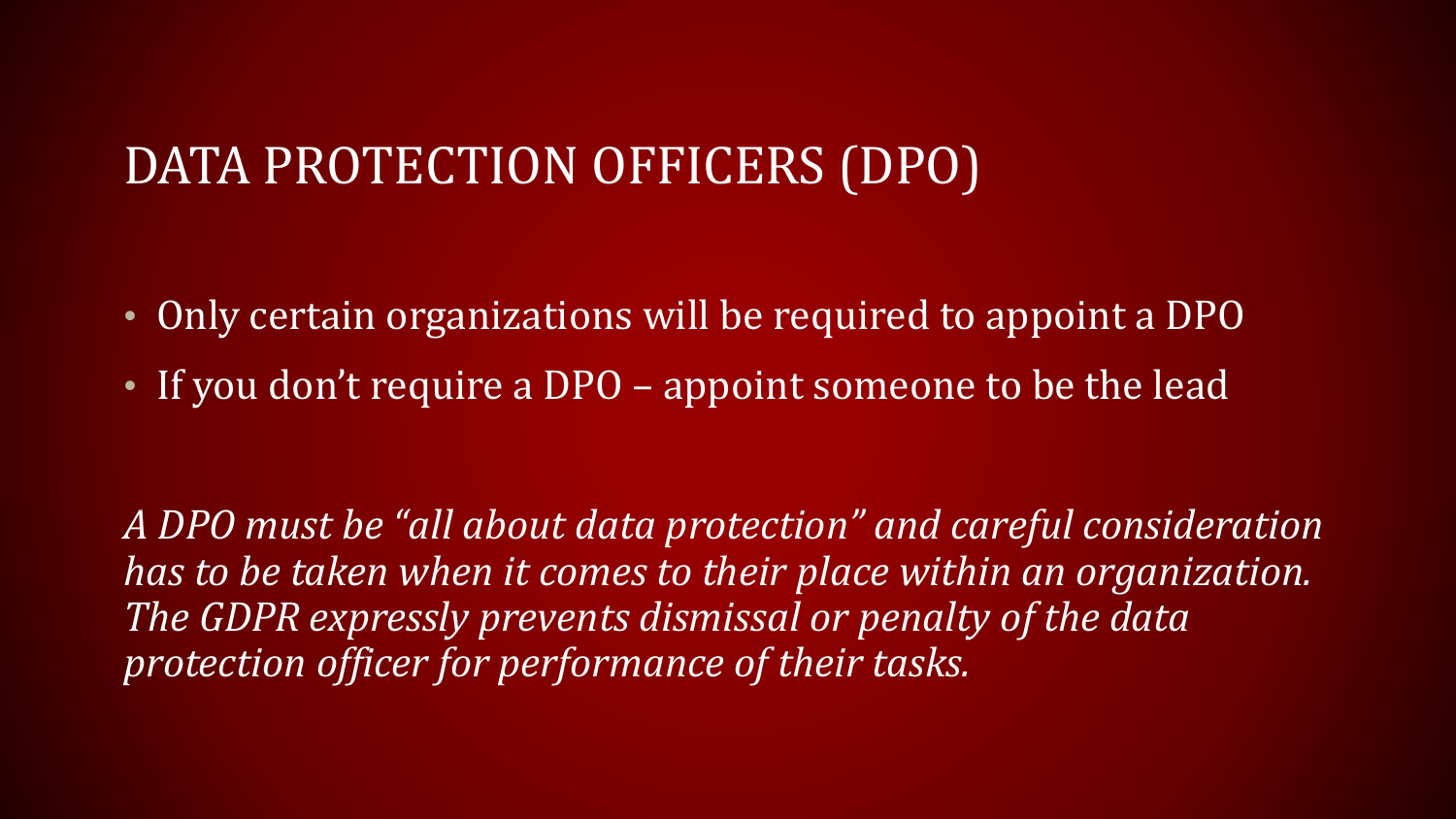### INTERNATIONAL CONSIDERATIONS

- Which DPA do you fall under?
- Complex arrangements for working out which data protection supervisory authority takes the lead

*Put simply, the lead authority is determined according to where your organization has its main administration or where decisions about data processing are made.*